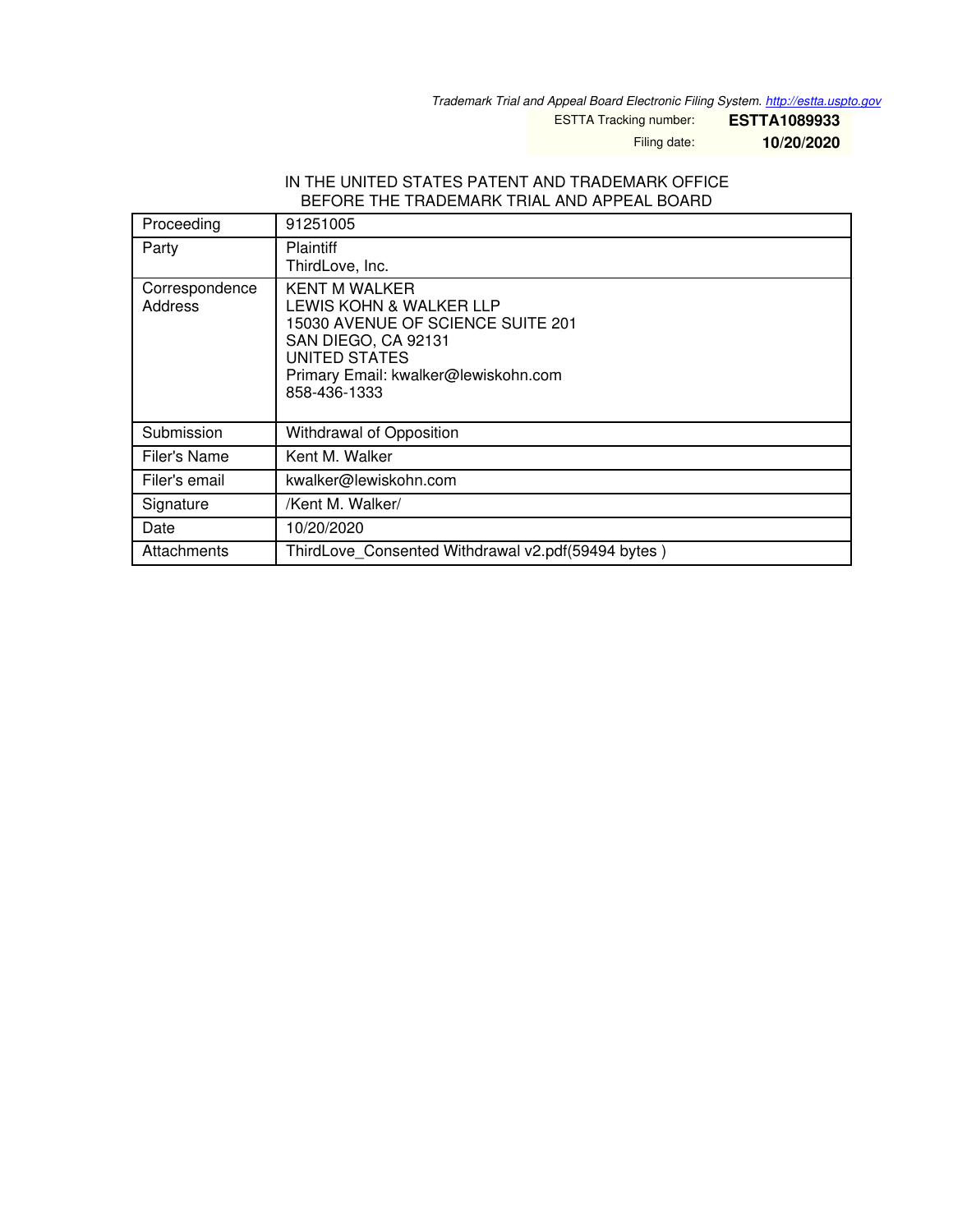# **IN THE UNITED STATES PATENT AND TRADEMARK OFFICE BEFORE THE TRADEMARK TRIAL AND APPEAL BOARD**

---------------------------------------------------------------x

ThirdLove, Inc. :

Opposer,

v. Opposition No.: 91251005 Mark: THIRD SPACE Class: 25 Trademark Application No. 79232628

The Third Space Group Limited,

Applicant. ---------------------------------------------------------------x

# **CONSENTED WITHDRAWAL OF OPPOSITION WITHOUT PREJUDICE CONTINGENT UPON AMENDMENT OF APPLICATION**

On September 18, 2020, Applicant The Third Space Group, Limited ("Applicant")

moved the Trademark Trial and Appeal Board (the "Board") to amend its application that is the

subject of this Opposition No. 91251005 under 37 C.F.R. § 2.133(a). See Dkt. No. 16.

Applicant moved to edit the goods description in Class 25 to delete goods "underwear"

and "sports bras" from the description. Thus, the amended mark description would read as

follows:

Clothing, namely, coats, jackets, tops, pants, shorts, leggings, loungewear, swimwear, sports jerseys; footwear; headwear; sweatshirts; t-shirts; polo shirts; tracksuits; leotards; swimming costumes; swimming trunks; swimming caps; sports caps and hats; baseball caps; trainers; bathrobes

On October 16, 2020, the Board approved and entered the amendment.

Pursuant to a Trademark Co-Existence Agreement dated August 31, 2020, Opposer

ThirdLove, Inc ("Opposer") consented to Applicant's amendment set forth above, and in view

of the Board having accepted the amendments requested above, Opposer, through their

undersigned counsel, hereby withdraws the Notice of Opposition filed against U.S.

Trademark Application Serial No. 79232628. This withdrawal is made without prejudice and

with the consent of Applicant.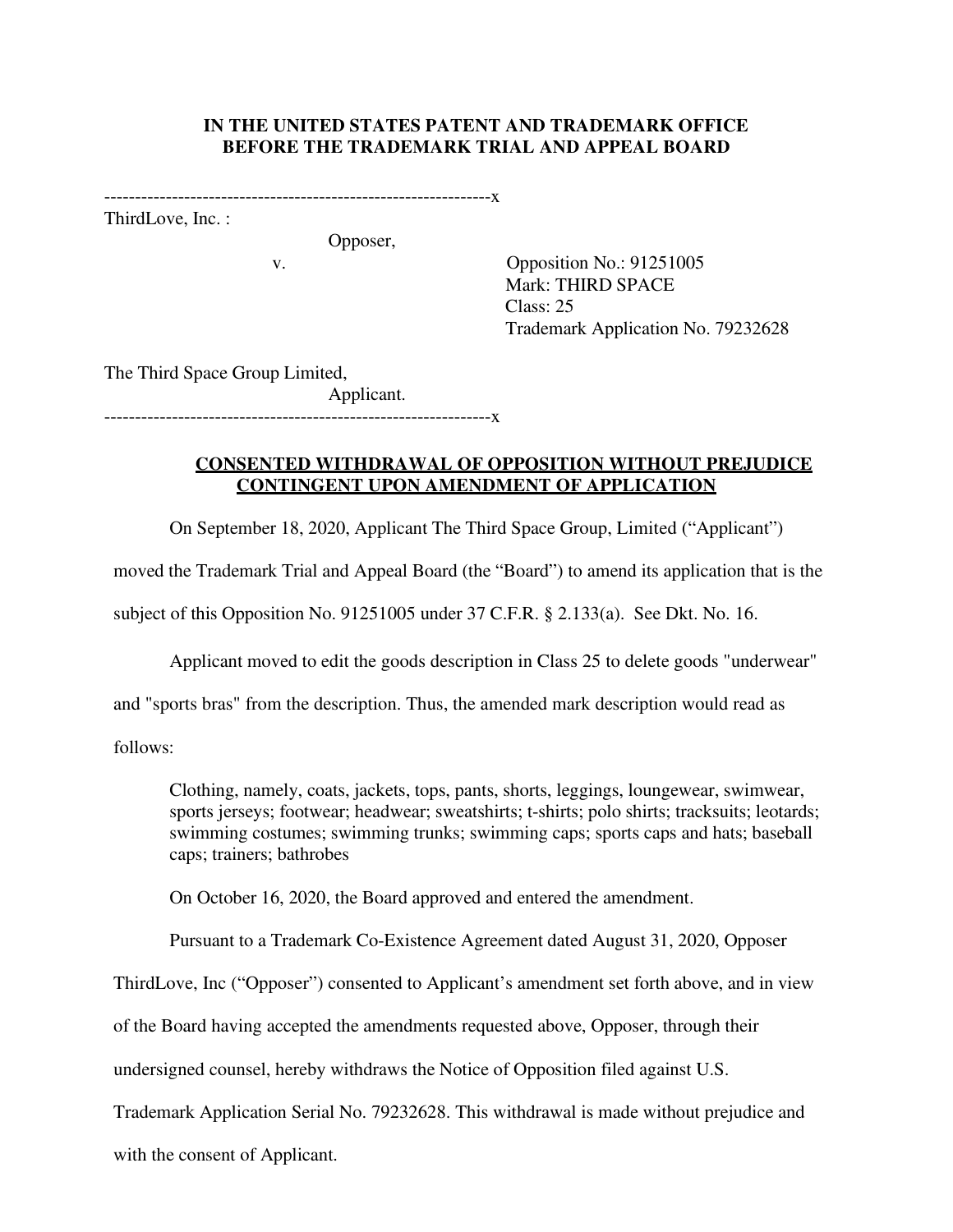Respectfully submitted,

# **THE THIRD SPACE GROUP LIMITED**

# **THIRDLOVE, INC.**

By: /s/ Mary L. Grieco Mary L. Grieco, Esq. Safia A. Anand, Esq. OLSHAN FROME WOLOSKY LLP 1325 Avenue of the Americas New York, New York 10019 *Attorneys for Applicant*

Dated: October 20, 2020

By: /**Kent M. Walker/** Kent M. Walker LEWIS KOHN & WALKER, LLP 15030 Avenue of Science, Suite 201 San Diego, CA 92128 (858) 436-1330

*Attorney for Opposer* 

Dated: October 20, 2020